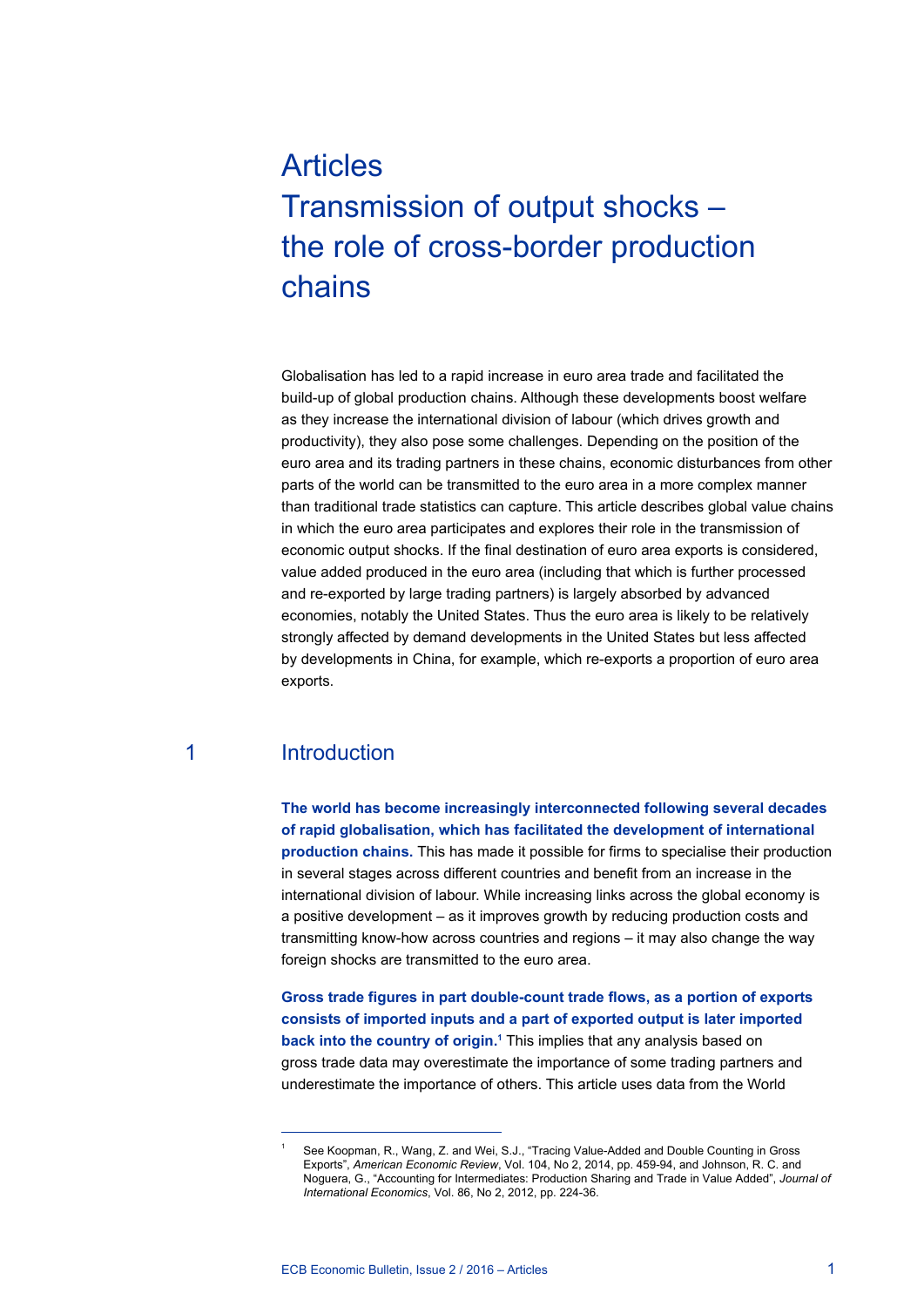Input-Output Database<sup>2</sup> to calculate several measures of trade links identified by the literature on global value chains and value added in trade, and examines role of global production chains in transmitting foreign output shocks to the euro area. To streamline the analysis, the focus is on trade with four major trading partners of the euro area, namely the United States, China, the United Kingdom and Russia, which are also interesting cases to consider because they are important for different types of trade. Section 1 provides an overview of trends in euro area trade, focusing on the participation of the euro area in global value chains and outlining different trade measures used in the subsequent analysis. Section 2 discusses the increased importance of external developments for the euro area by tracing euro area value added through the global value chains to its final destination. Section 3 estimates the implications for the transmission of output shocks on the basis of the different trade measures, and Section 4 provides concluding remarks.

## 2 Characteristics of euro area trade and global value chain participation

**The past few decades have seen global trade boosted by technological and policy developments, with intra-euro area trade benefiting from the advent of Economic and Monetary Union.** Global trade has expanded substantially over the past few decades as a result of technological advances lowering transportation and communication costs. Furthermore, economic policy in many countries has been directed broadly towards removing trade barriers and reaching trade agreements. Large and previously relatively closed countries such as China have opened up their economies and become important players in international trade. The further integration of the European Union with the establishment of Economic and Monetary Union in 1999 has strengthened the Internal Market for euro area exporters and facilitated cross-border transactions.

**Trade within the euro area and the euro area's external trade have both expanded, and the euro area has consequently become increasingly reliant on foreign economic developments.** From 2000 to the end of 2015, intra-euro area goods exports increased by around 25%, while extra-euro area goods exports increased by almost 75% (see Chart 1). During this period, the euro area also became increasingly reliant on foreign economic developments, which reflects stronger growth in world imports of goods than in euro area domestic demand (see Chart 2).

**Technological advancements and policy agreements have also stimulated the build-up of international production chains.** The emergence of global value chains as an important way of organising production is one of the most prominent

<sup>2</sup> The World Input-Output Database is a result of a project funded by the European Commission and carried out by a large number of research institutions. For more detailed information on the database, see Timmer, M.P., Dietzenbacher, E., Los, B., Stehrer, R. and de Vries, G.J., "An Illustrated User Guide to the World Input-Output Database: the Case of Global Automotive Production", *Review of International Economics*, Vol. 23, 2015, pp. 575-605.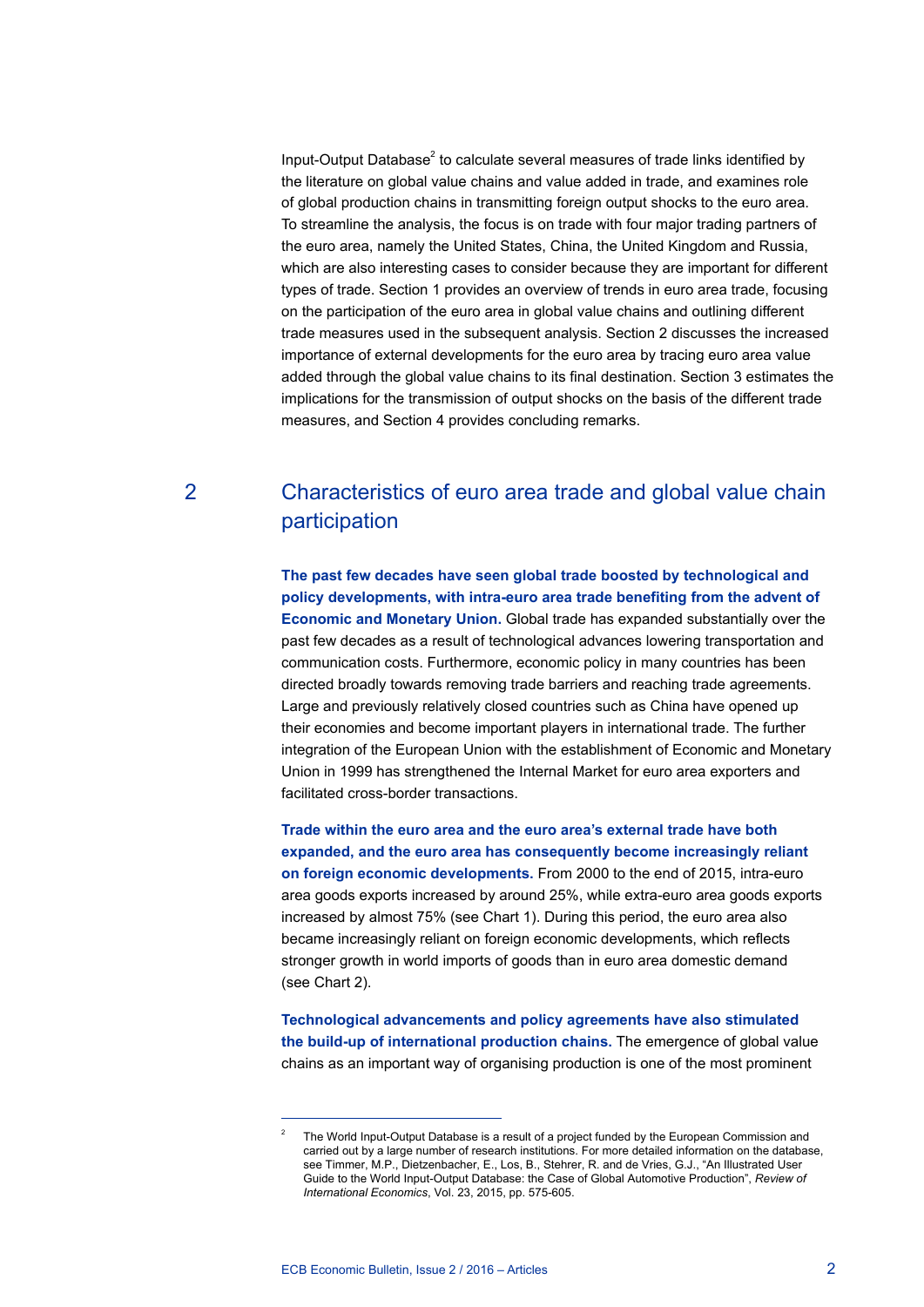

#### **Chart 2**





Sources: Eurostat and ECB calculations. Note: Exports are in volumes.

Sources: Eurostat, CPB Netherlands Bureau for Economic Policy Analysis and ECB calculations. Note: Domestic demand comprises total investment, private consumption and government consumption.

features of globalisation. $^3$  While global production has always been a part of international trade, the rapid integration of firms in global value chains seen during the past few decades is something entirely new. Previously, global trade usually implied simply that production was located away from consumption of the final product. In global value chains, the various parts of a production process can also be divided among different regions of the world, making it possible to take advantage of the gains from increased specialisation in individual tasks.

**In the euro area, global value chain participation has increased for most countries since the mid-1990s.** This mainly reflects the increasing vertical specialisation of euro area countries, i.e. the increasing import content of their exports (see Box 1). While the participation of euro area countries in global value chains has generally increased, larger euro area countries usually have less foreign value added in their exports. This can partly be explained by the scale of their domestic markets, which enables them to source more intermediary products internally.<sup>4</sup>

## **Box 1** Different measures of bilateral trade

**This box reviews different measures of bilateral trade that can provide a clearer picture of trade relations than offered by gross export figures alone.** The literature on global value chains and value added in trade shows that compiling gross trade data entails a partial double counting

> See for example Amador, J. and Cabral, S., "Global value chains: surveying drivers and measures", *Working Paper Series*, No 1739, ECB, 2014, or Elms, D.K. and Low, P. (eds.), *Global value chains in a changing world*, World Trade Organization, Geneva, 2013.

<sup>4</sup> It is important to note that a number of factors explain the extent of a country's participation in global value chains. In addition to market size, factors include the country's level of economic development, industrial structure, trade policies and quality of infrastructure.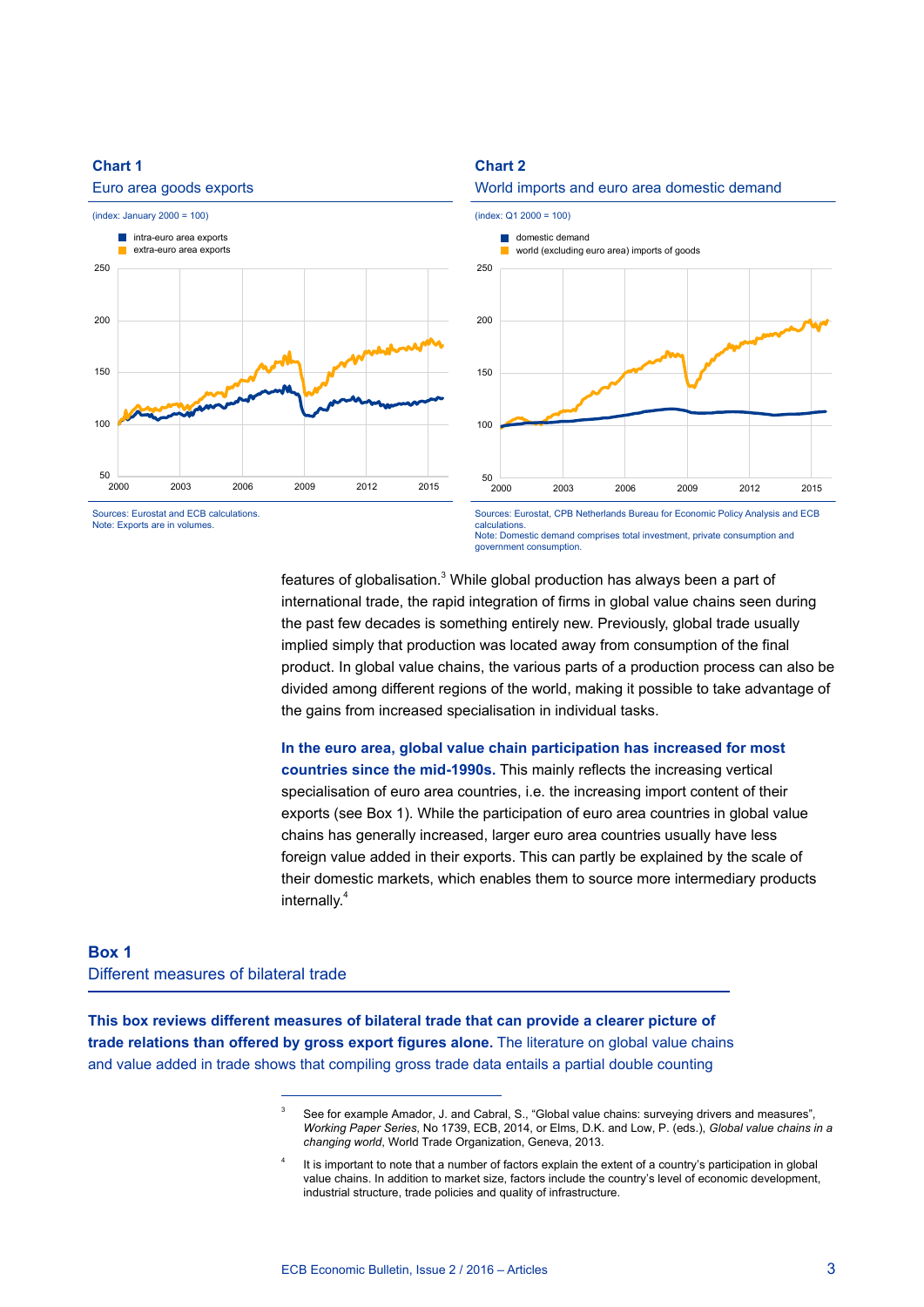of trade flows. Exports consist in part of imported foreign value added and domestic value added that is later imported back into the country of origin or exported further by a trading partner. These components mean that gross export figures overstate the implications of bilateral trade links and do not necessarily capture the importance of final exports to one country for another country. Lately, efforts have been made to construct a practical framework for decomposing gross exports into its value added components, notably by Koopman et al. (see footnote 1).

#### **Chart A presents a simplified illustration of gross exports and its decomposition, based**

**on Koopman et al.** In Chart A gross exports consists of domestic value added and foreign value added, which is roughly the import content of exports and reflects how a country uses foreign inputs in its exports. Domestic value added in exports represents the contribution of domestic factors of production such as labour (compensation of employees) and capital (gross operating surplus) to exports. It consists of i) direct exports, i.e. final goods exports and intermediate exports that are consumed at the receiving destination; ii) indirect exports, i.e. value added that is exported to one destination (where further value is added) and later sent on to a second (final) destination; and iii) value added that is later returned to the country of origin as imports.

#### **Chart A**

Schematic view of gross exports and its decomposition into value added



Source: Based on Koopman, Wang and Wei, "Tracing Value-Added and Double Counting in Gross Exports" (see footnote 1).

**From this decomposition, it is possible to construct indicators of global value chain participation and highlight different kinds of trade.** For example, direct and indirect exports reflect different relations between two economies. Direct exports captures the direct importance of one trade partner for another, as all finished and intermediate products that are exported are absorbed and therefore directly linked to domestic demand in the importing country. Indirect exports, meanwhile, is connected not directly to the domestic economy of the importing country but to final demand elsewhere. The two concepts thus capture different trade links, depending on the role of the partner country in the global value chain (direct importer versus re-exporter).

**While the concepts in Chart A are important to a better understanding of trade links, corresponding data are rarely available through traditional sources and the different concepts often require large amounts of data to construct.** To address this issue, several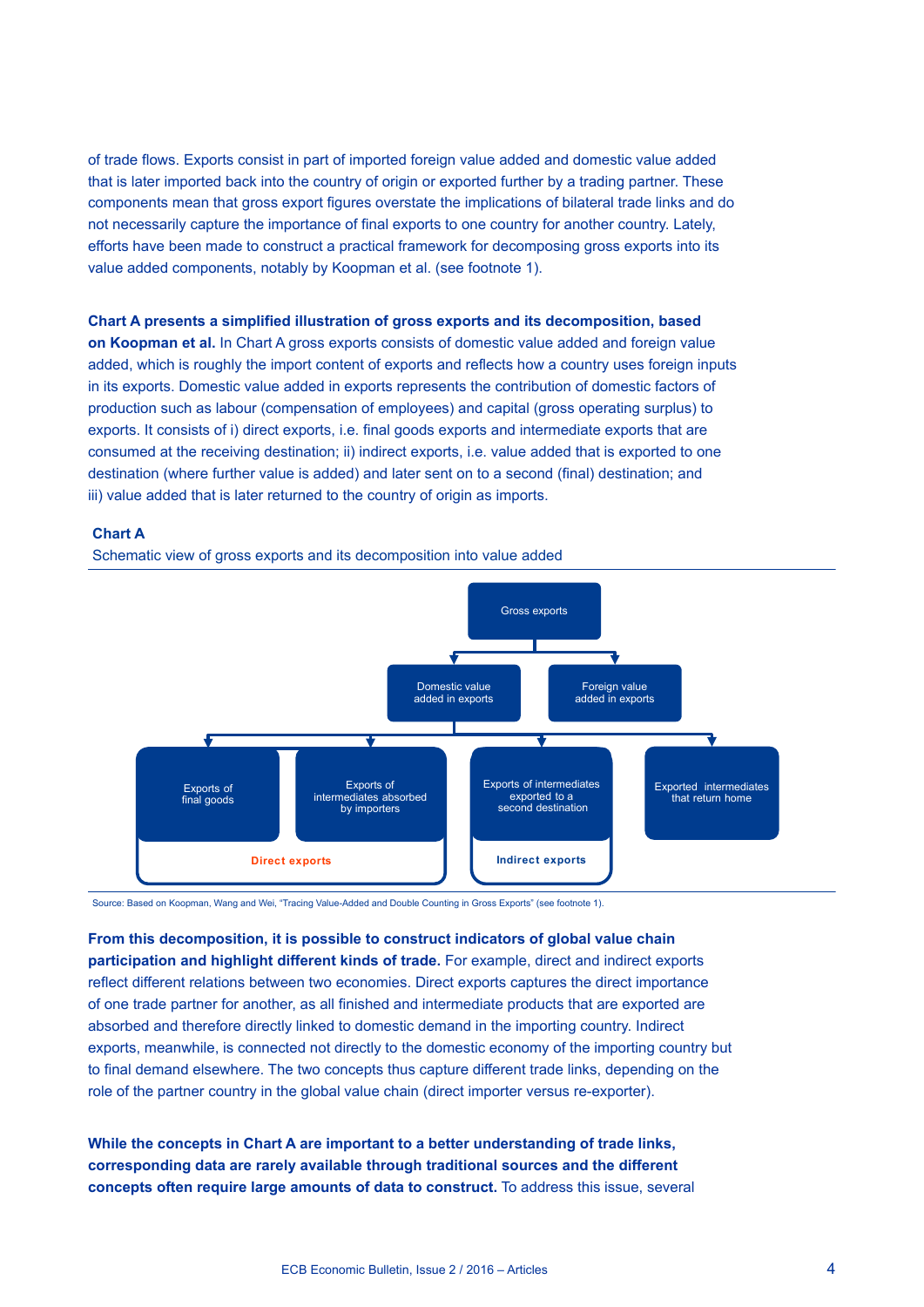research initiatives have been dedicated to constructing global input-output tables.<sup>5</sup> In this article, the concepts in Chart A are derived from the publically available World Input-Output Tables.<sup>6</sup>

**National input-output tables show transactions between sectors in an economy, while the World Input-Output Tables connect national tables with international trade flows.** Through national input-output tables, it is possible to assess the importance of one sector as a supplier for another sector's final output. Building on national input-output tables, the World Input-Output Tables connect countries and sectors together through international trade flows, making it possible to trace the importance of a supplying industry in one country for an industry in another country. The tables cover 40 countries and 35 sectors from 1995 to 2011 and cover around 85% of world GDP, making them an indispensable tool for bilateral trade analysis.

#### **Chart B**



Decomposition of gross exports in the euro area into value added components







Sources: World Input-Output Tables and Stehrer, R., "Accounting Relations in Bilateral Value Added Trade", wiiw Working Paper, No 101, Vienna Institute for International Economic Studies (wiiw), May 2013.<br>Notes: The chart includes intra-euro area trade flows. Latest available data: 2011.

> <sup>5</sup> For example, the World Input-Output Database, the WTO-OECD Trade in Value Added (TiVA) database or the Global Trade Analysis Project (GTAP) Database.

<sup>&</sup>lt;sup>6</sup> See www.wiod.org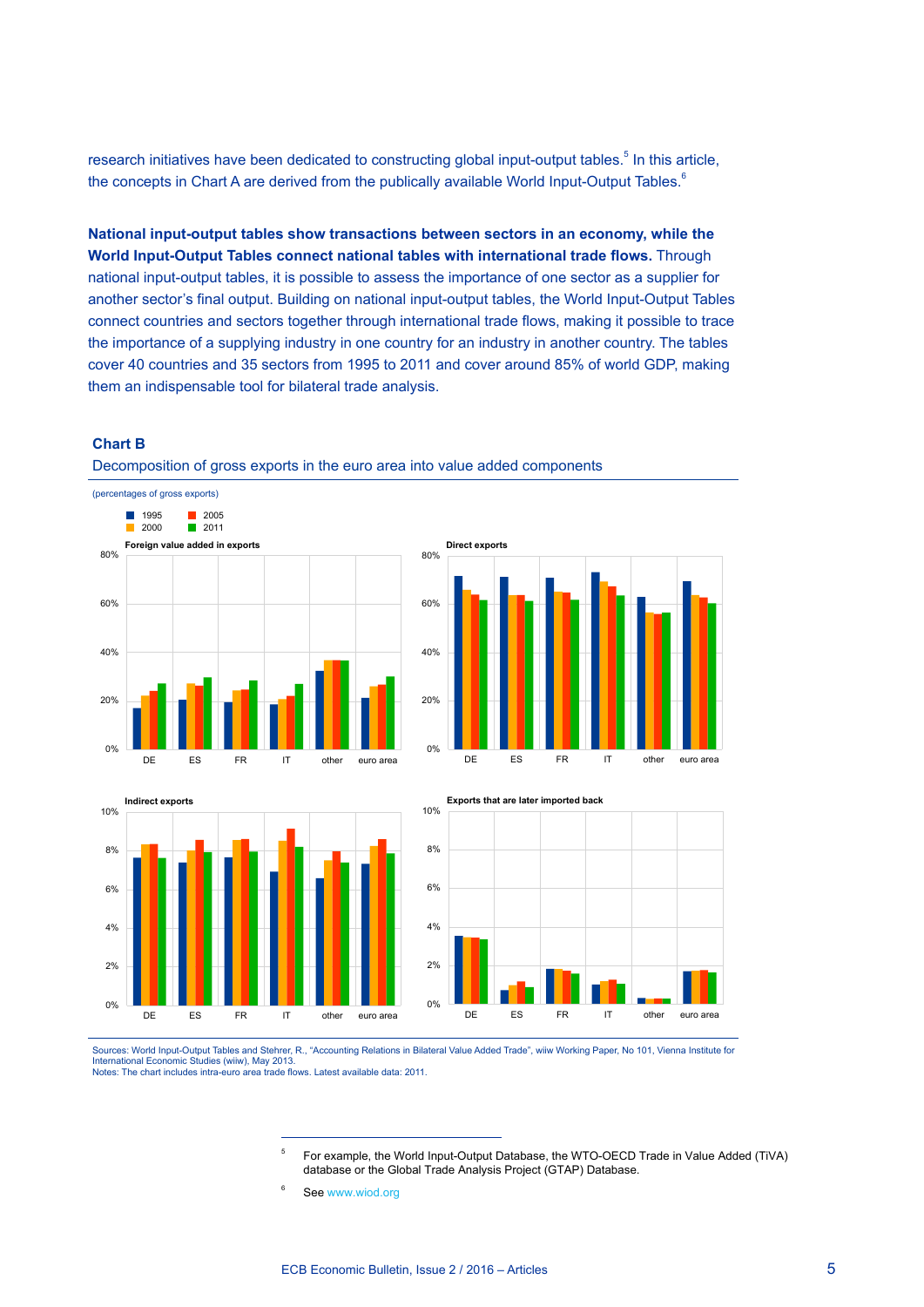**Foreign value added in exports and indirect exports have grown in importance for most large euro area economies.** The development of the components of gross exports illustrated in Chart A is shown in Chart B, where they are calculated using the World Input-Output Tables up to 2011. Since 1995 foreign value added has increased as a share of gross exports in the four largest euro area countries, reflecting the growing vertical specialisation of euro area exporters vis-à-vis both other euro area countries and countries outside the euro area.<sup>7</sup> The share of direct exports has decreased over time. Indirect exports increased in the 2000s as a share of exports, although they were slightly lower in 2011 for the largest euro area countries. Exports of intermediate inputs that return to the euro area, which represent a relatively small share of gross exports in most countries (with the notable exception of Germany), have declined since 1995 in Germany and France while, they increased in Spain and Italy until 2005 before falling again up to 2011.

## 3 Direct trade links and trade through global value chains – tracing euro area value added

**Participation in global value chains affects how output shocks are transmitted to the euro area.** Since, in global production chains, cross-border signals regarding supply and demand might be transmitted faster, the production system as a whole may be more susceptible to the transmission of external shocks, which can be amplified as they pass through the system. A supply shock would normally propagate downstream in a production network, whereas a demand shock is transmitted up the supply chain.<sup>8</sup> For example, if an industry supplying intermediate products is hit by a supply shock (a production plant is destroyed by a natural disaster), the effect would affect the downstream industries, as they are dependent on inputs from the first industry hit by the shock, as was the case after the tsunami that hit Japan in 2011.<sup>9</sup> How the effect builds up along the supply chain depends in part on the substitutability of the inputs for the purchasing industries. In the case of a demand shock, amplification up the supply chain could be due to a "bullwhip" effect", which induces firms to adjust their inventories to new expected levels of demand along the supply chain.<sup>10</sup> While the length of the value chain matters for how a shock might be amplified, the focus here is on the position in a global value chain. Whether or not the euro area is more susceptible or more resilient to output shocks affecting a trading partner would depend on its role in the global value chains and the type of shock hitting the economy.

See for example Amador, J., Cappariello, R. and Stehrer, R., "Global value chains: a view from the euro area," *Working Paper Series*, No 1761, ECB, 2015.

<sup>8</sup> See Acemoglu, D., Akcigit, U. and Kerr, W., "Networks and the Macroeconomy: An Empirical Exploration", *NBER Working Paper Series*, No 21344, 2015.

<sup>9</sup> See, for example, *Interconnected Economies: Benefiting from Global Value Chains*, OECD, 2013.

 $10$  The "bullwhip" is, in short, an effect where a final demand shock causes large changes in demand for parts and components and firms adjust their inventories along the supply chain to new expected levels of demand. For empirical evidence of this effect, see, for example, Alessandria., G., Kaboski, J.P. and Midrigan, V., "US Trade and Inventory Dynamics", *American Economic Review*, Vol. 101(3), or Altomonte, C., Di Mauro, F., Ottaviano, G., Rungi, A. and Vicard, V., "Global value chains during the great trade collapse: a bullwhip effect?", *Working Paper Series*, No 1412, ECB, 2012.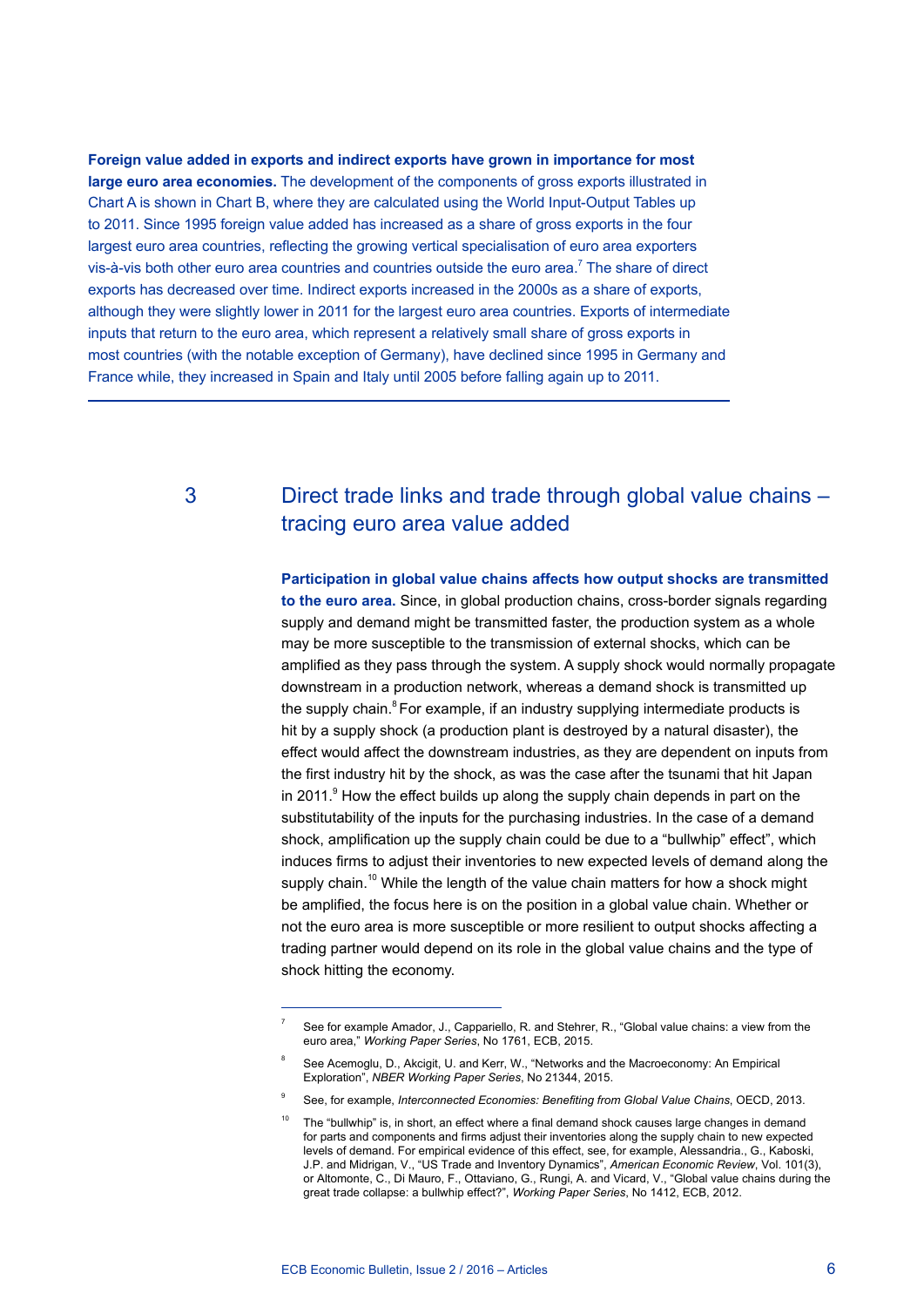An illustration of the transmission of demand shocks through trade



Source: ECB.

Note: The chart illustrates a demand shock that originates in country B and its impact through the various trade channels on country A.

## **Foreign demand shocks are transmitted via different trade channels depending on the nature**

**of the trade links.** In Chart 3, this is illustrated using a four country example, which, for the purpose of simplification, considers only partial, first-round trade effects of a demand shock; possible general equilibrium effects are not considered. In this stylised example, countries A and C have direct exports to B and country A has direct exports to C. Country A also exports indirectly to B via country D.

### **The impact of a demand shock in country B on country A would be transmitted through several channels.** First, the bilateral trade impact would be through a change in demand for country A's exports

to country B (orange arrow). Second, country A would be impacted by an "echo" effect (yellow arrow) from a change in exports to country C, as country C's

demand for country A's exports changed following the shock in country  $B<sup>11</sup>$  Third, country A would be further affected (blue arrow) by the shock in country B through its participation in global value chains with country D, which processes value added from country A and exports it onward to B. This example shows that there are a number of trade links that need consideration when assessing the possible impact of a foreign demand shock on euro area activity. The following paragraphs describe euro area trade links in more detail, elaborating on the nature of trade and identifying some of the most important trading partners.<sup>12</sup> In addition, euro area value added is traced through the exports of its major trading partners to its final destination.

**The euro area has substantial direct exports to the United States, while China and the United Kingdom are more important for indirect exports that are re-exported to other destinations.** Charts 4 and 5 compare euro area exports to four major trading partners, the United States, China, the United Kingdom and Russia, on the basis of their respective shares in direct exports and indirect exports. For direct exports, the United States is the most important destination, whereas China and the United Kingdom account for a larger share of indirect exports. This suggests that the euro area is relatively closely linked to domestic developments in the United States, while China and the United Kingdom act to a larger extent as intermediaries for euro area exports that are destined for other countries. As regards Russia, direct exports are more important than indirect exports.

**China and the United Kingdom source more than a fifth of their gross exports from outside the respective country.** In China, the import content of exports increased from an average 14% in the second half of the 1990s to 22% in the period

 $11$  An "echo effect" is the spillover effect on the impacted country via other trade partners which are also affected by the shock. See Dées S. and Vansteenkiste I., "The transmission of US cyclical developments to the rest of the world", Working Paper Series, No 798, ECB, 2007.

<sup>12</sup> The four trading partners (the United States, the United Kingdom, China and Russia) are among the most important for the euro area and also relevant for different types of trade (i.e. exports of final products, exports of intermediate inputs that are re-exported to other destinations or exports that are processed and later sent back to the euro area).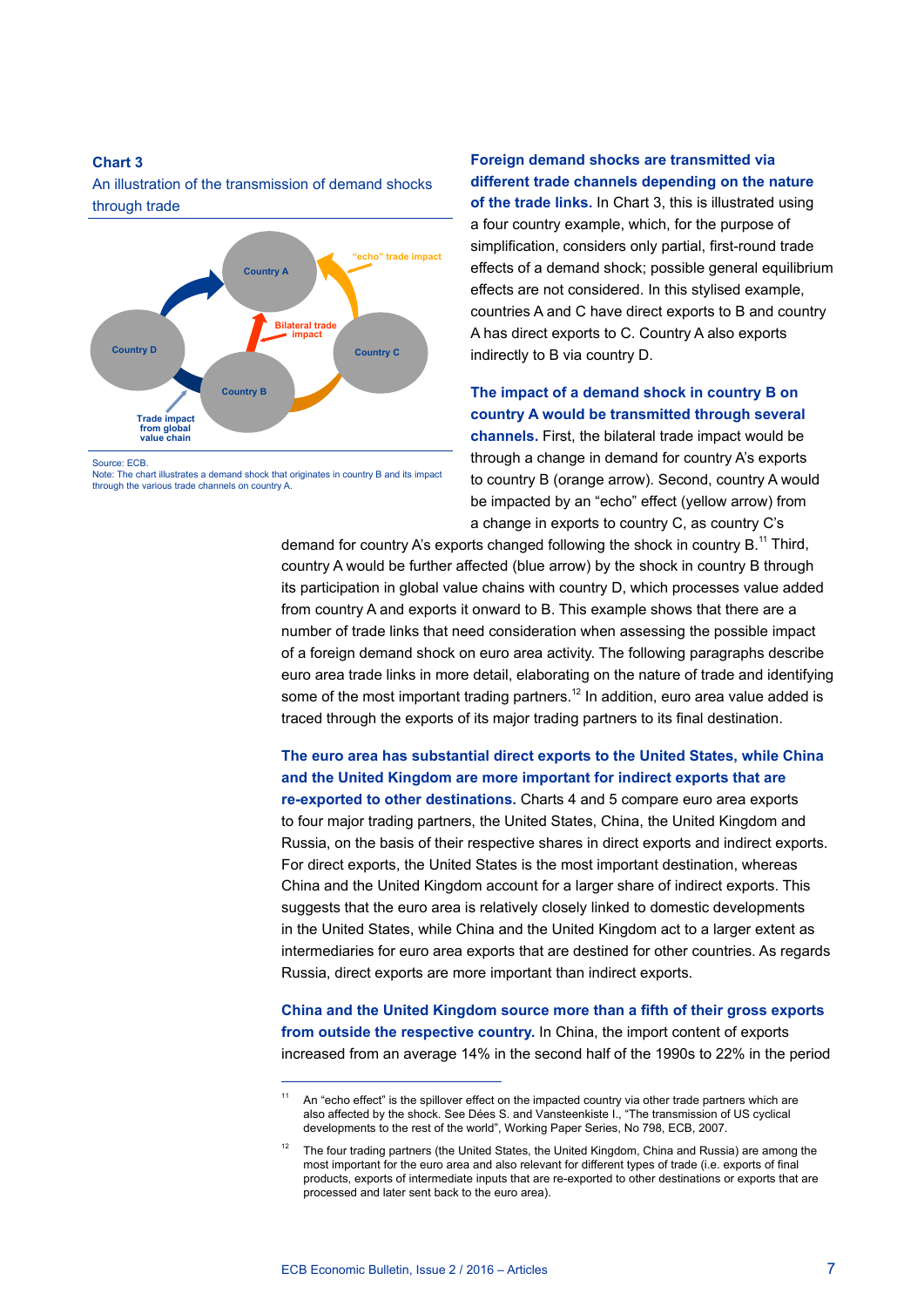**Chart 6**



Sources: World Input-Output Tables and ECB calculations. Note: "Other" is an average of the shares of the remaining euro area countries. Latest available data: 2011.

**Chart 5**





Sources: World Input-Output Tables and ECB calculations. Note: "Output is an above and the shares consumer in a very significant in the shares of the shares of the remaining euro area countries. Latest available data: 2011.

leading up to the 2008-09 recession (Chart 6). While declining somewhat during the crisis years, foreign value added in exports rebounded in 2011. For both the United Kingdom and the United States, the import content of exports increased during the crisis years and also in 2011 compared with the pre-crisis period. In Russia, by contrast, foreign value added in exports declined throughout the 2000s and stood at 6% in 2011.

#### **Value added sourced from the euro area accounts for a relatively large share of the gross exports of the United Kingdom, but a smaller share for China, Russia and the United States.** The United Kingdom sources a relatively large share



Foreign value added in exports of large trading

Sources: World Input-Output Tables and ECB calculations.

Note: The grey bars refer to the respective shares of foreign value added sourced from the euro area. Latest available data: 2011.

of its exports from the euro area (see the grey bars in Chart 6). However, this share has become smaller over time and does not follow the general trend of increasing foreign value added in exports. In China, by contrast, euro area value added increased during the pre-crisis period compared with the mid-1990s and has been broadly stable in the post-crisis period at around 3% of gross exports. In the United States, the share of euro area value added in exports has been stable at around 2% throughout the period covered in the World Input-Output Tables. For Russia, the share declined from almost 4% in the 1990s and the pre-crisis period to 2% thereafter.

**To properly account for all trade links of the euro area, it is necessary to also consider the final destination of the euro area's indirect exports via its large trading partners.** For China, which is a relatively important intermediary for such exports, the largest portion of value added originating in the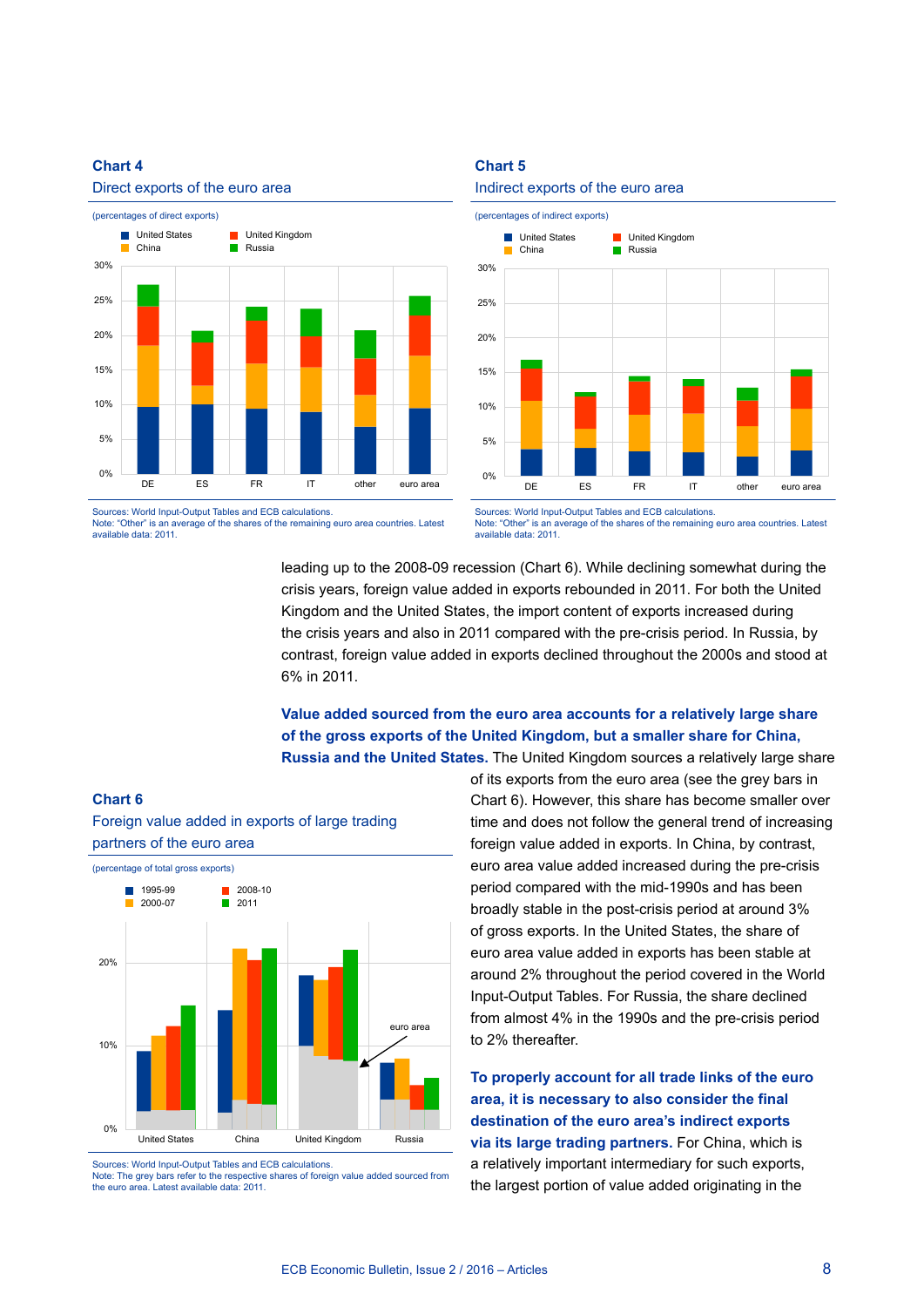Final destination of value added originating in the euro area and further exported by large trading partners



Sources: World Input-Output Tables and ECB calculations.

Note: The "rest of the world" is a grouping of all countries not explicitly identified in the World Input-Output Tables. Latest available data: 2011.

#### **Chart 8**

#### The relevance of large trading partners for non-euro area countries



Sources: World Input-Output Tables and ECB calculations.

Notes: Percentages indicate the share of the respective country's total direct exports to the United States, the United Kingdom, China and Russia, which are large trading partners of the euro area. The "rest of the world" is a grouping of all countries not explicitly identified in the World Input-Output Tables.<br>Latest available data: 2011.

euro area is destined for other advanced economies (see orange bars in Chart 7) such as the United States and Japan. For the United Kingdom, around 43% of the value added originating in the euro area is exported back for final use (dark blue bars in Chart 7) and hence dependent on domestic demand in the euro area. In addition, 22% is exported to other advanced economies, of which the United States accounts for the largest share. The final destinations of euro area value added that is exported further by the United States are relatively evenly spread between advanced economies and emerging market economies on the American continent (such as Canada, Mexico and Brazil). In Russia, the value added originating in the euro area is predominantly exported back to the euro area or exported further to the "rest of the world" (dark blue and light blue bars, respectively, in Chart 7), while re-exports to other advanced economies and emerging market economies account for a smaller share.

**The trade impact on the euro area from a demand disturbance in the United States is likely to be substantial through both bilateral trade effects and echo effects, while a similar shock in China would have less impact on euro area activity.** Demand from the United States represents a substantial driver of many countries' direct exports (Chart 8). Many of these economies (China, the United Kingdom and the "rest of the world") are also important destinations for euro area direct exports. Hence, the trade impact on the euro area from a demand disturbance in the United States is likely to be substantial, through both bilateral trade effects and echo effects. Moreover, the final demand for euro area indirect exports via other countries would also be affected. Demand disturbances in China, on the other hand, would likely have a smaller impact on euro area activity, since China is an important destination for euro area indirect exports. A large portion of these exports are subsequently re-exported to the United States and are hence affected by demand developments there. While other Asian countries (and Australia) have large direct exports to China, they account only for a small share of euro area direct exports.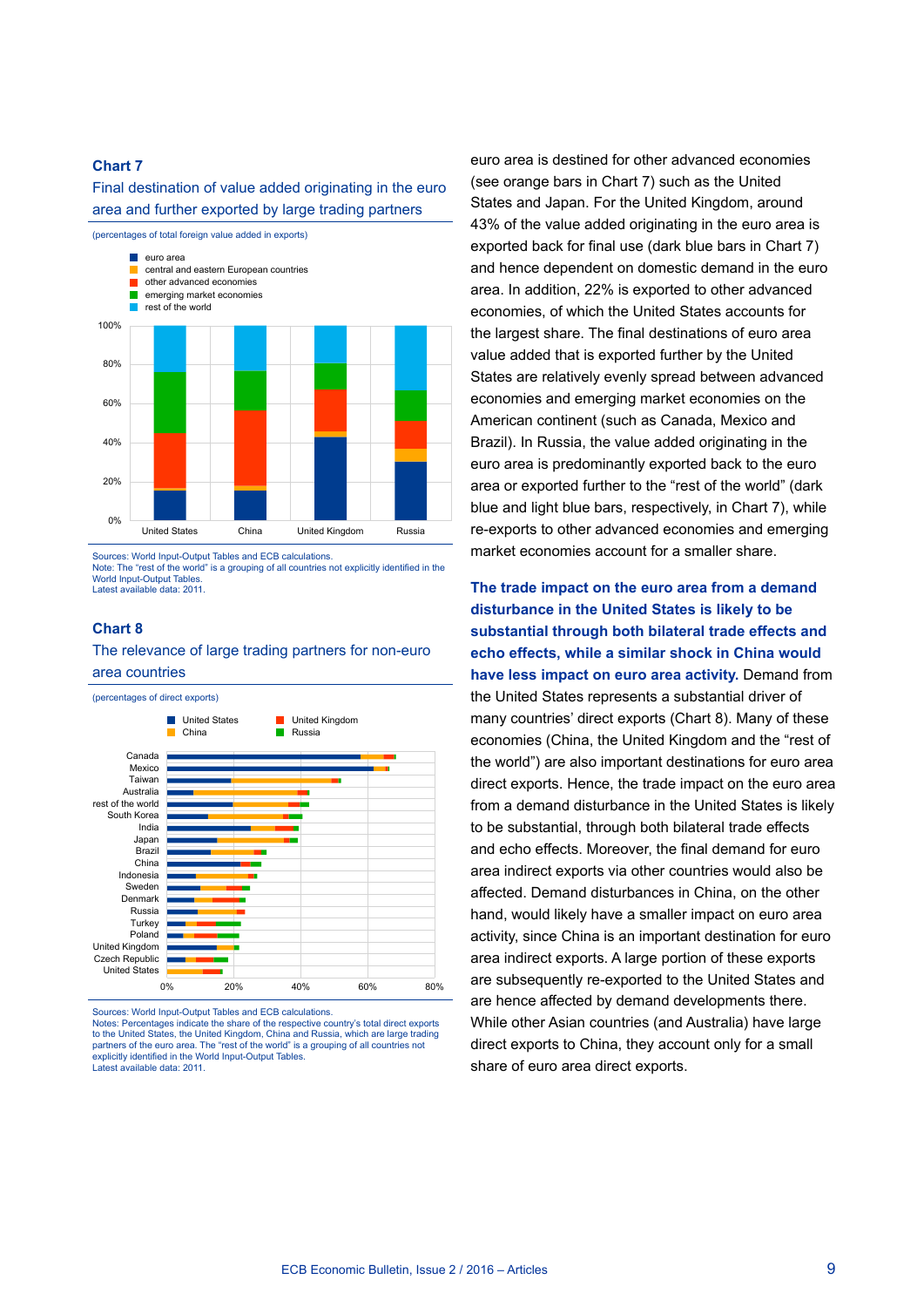## 4 Measuring global value chains – implications for the transmission of output shocks

**Taking into account the final destination of euro area exports provides a more detailed picture of global shock transmission.** By taking into account the different types of trade link and by identifying the final destination of euro area exports, it is possible to assess and quantify each of the different trade channels and their potential for shock transmission (as illustrated in Chart 3).

**Using trade elasticities and the different trade measures captures crosscountry linkages via the bilateral trade impact, the impact via global value chains and echo effects via other trading partners.** In Box 2 the total trade impact from an (unidentified) output shock emanating from one of the largest trading partners is first quantified using traditional gross trade flows. Thereafter, only the relevant channels are considered, namely, the bilateral trade impact, the impact through global value chains and the echo effects via other trading partners. The results suggest that the total impact from each of the four trading partners considered is somewhat smaller than suggested by traditional gross trade flows, which is consistent with the view that gross exports represents some double counting.

**The type of output disturbance also affects the way shocks are propagated.**

For example, a demand shock (such as changed consumer preferences or increased government spending) in the United States would probably have a large impact on the euro area. A supply shock (such as a natural disaster disrupting production) would have smaller ramifications, as the United States is less significant as a destination for indirect exports of the euro area. For China, the relationship is the reverse. A demand shock would probably have a smaller impact, while a supply shock would be of greater importance for the euro area.

#### **Box 2**

Output shock transmission to the euro area via bilateral trade, global value chains and echo effects

**The aim of this box is to quantify the effect of a foreign output shock on the euro area by differentiating between the bilateral trade impact, the impact via global value chains and the echo effect through other trading partners**. The three effects presented in Chart 3 are considered, namely: 1) the bilateral trade impact of a shock from changed consumption of direct exports; 2) the impact via indirect exports (through another trading partner) to the country in which the shock originates; and 3) the echo effect via other trading partners.

**This approach focuses on euro area value added finally consumed in the trading partner country in question.** Unlike gross trade figures, this approach does not consider value added which originated in other countries (foreign value added) and the exports that ultimately return to the euro area but does take into account indirect exports that are finally absorbed by the partner country.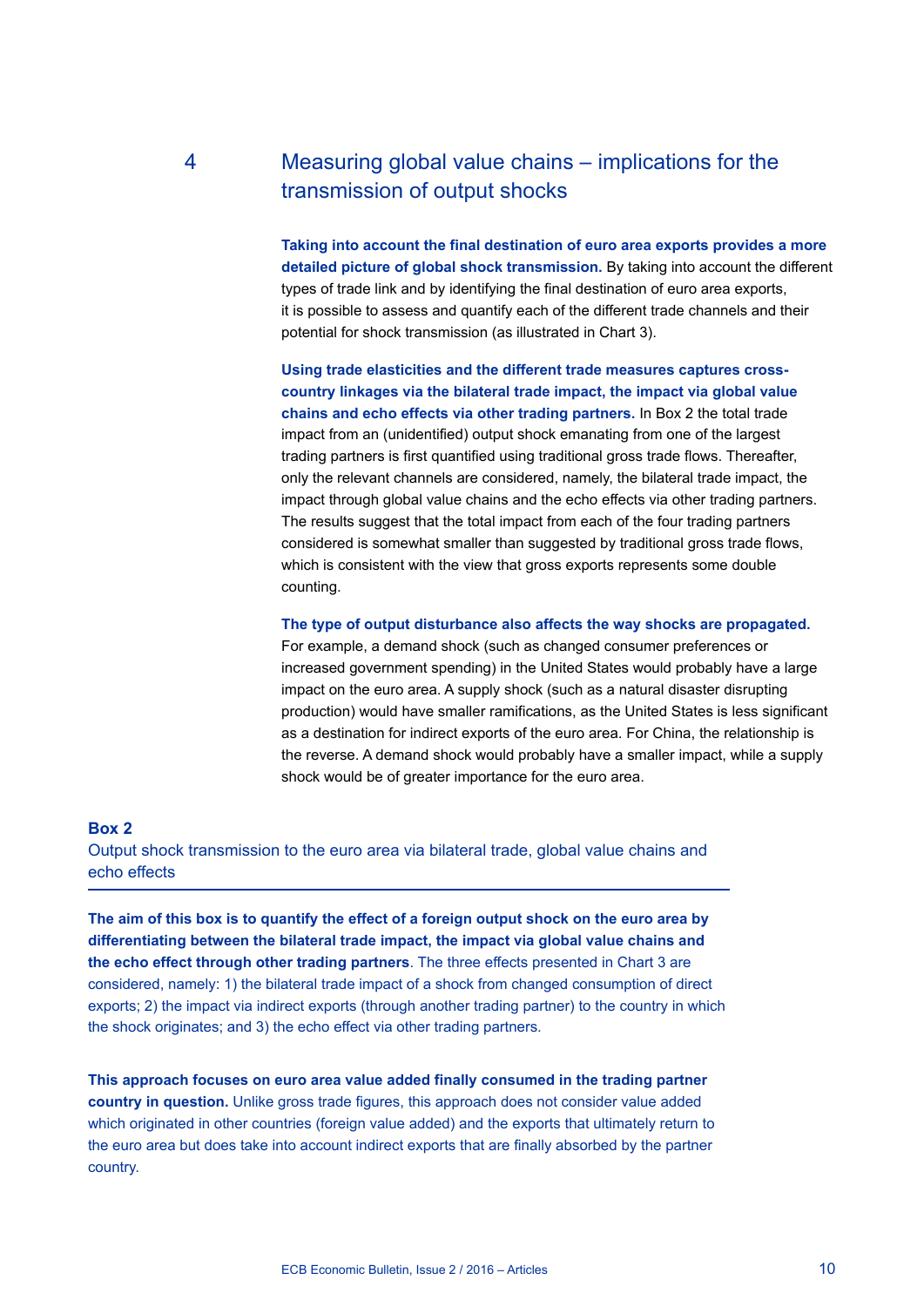**The impact is computed for each of the three channels.** On the one hand, the trade effect of a shock in a partner country depends on the elasticity of euro area GDP to imports. On the other hand, the impact varies with exposure of the euro area to that country and the elasticity of euro area imports to the country's GDP. Furthermore, the effect stemming from the bilateral trade links is accompanied by an echo effect, which is the spillover effect on the euro area via other trade partners which are also affected by the shock. The shares of gross, direct and indirect imports and exports in GDP are computed as the respective measure divided by GDP. The demand elasticity to GDP is assumed to be 0.6 for all countries and the country-specific import elasticities are assigned the values used in Dées and Vansteenkiste (see footnote 11).<sup>13</sup>

**The impact of a GDP shock differs when direct and indirect trade are considered instead of gross trade.** The table compares the total contemporaneous impact of a 1% GDP shock in each of the four major trading partners on the euro area on the basis of gross trade with the combined impact of direct and indirect trade.<sup>14</sup> The difference between the two impacts depends on the contribution of the individual trade components. For instance, in the case of China and the United Kingdom, using gross trade as a measure of trade links would overstate the effect of a GDP shock as compared with the sum of direct and indirect trade. This can be explained by the fact that a large share of euro area exports to these countries represents indirect exports that are re-exported to other destinations and hence not absorbed in China and the United Kingdom. The United States, on the other hand, is a major final destination for euro area indirect exports that are re-exported by other trading partners. Therefore, the overall impact of a GDP shock in China, the United Kingdom and Russia on the euro area declines when direct and indirect trade are considered instead of gross trade. For the United States, the decline is much smaller (and the impact even increases for Germany).

#### **Table**

Comparison of trade impacts – gross trade versus direct and indirect trade (percentage responses to a 1% GDP shock)

|           | <b>United States</b> |                                     | China              |                                     | <b>United Kingdom</b> |                                     | <b>Russia</b>      |                                     |
|-----------|----------------------|-------------------------------------|--------------------|-------------------------------------|-----------------------|-------------------------------------|--------------------|-------------------------------------|
|           | <b>Gross trade</b>   | <b>Direct and</b><br>indirect trade | <b>Gross trade</b> | <b>Direct and</b><br>indirect trade | <b>Gross trade</b>    | <b>Direct and</b><br>indirect trade | <b>Gross trade</b> | <b>Direct and</b><br>indirect trade |
|           |                      |                                     |                    |                                     |                       |                                     |                    |                                     |
| Germany   | 0.34                 | 0.36                                | 0.15               | 0.12                                | 0.12                  | 0.10                                | 0.04               | 0.04                                |
| France    | 0.24                 | 0.22                                | 0.09               | 0.06                                | 0.09                  | 0.07                                | 0.03               | 0.02                                |
| Italy     | 0.23                 | 0.22                                | 0.10               | 0.06                                | 0.08                  | 0.06                                | 0.04               | 0.03                                |
| Spain     | 0.22                 | 0.19                                | 0.07               | 0.04                                | 0.08                  | 0.06                                | 0.02               | 0.02                                |
| Euro area | 0.28                 | 0.28                                | 0.11               | 0.08                                | 0.10                  | 0.08                                | 0.04               | 0.03                                |

Source: ECB calculations.

Notes: Data are the overall impact of a 1% shock in the country shown in the respective column heading. Euro area impacts are weighted averages of the impacts on member countries, weighted by GDP at purchasing power parity.

**The chart shows the decomposed trade impact of a 1% GDP shock in the four major euro area trading partners.** A shock originating in the United States affects the euro area mainly via other trading partners (the echo impact, yellow bars) and through bilateral trade (orange bars). This shows the importance of the United States as an export destination for the euro area but

 $13$  The import elasticities of the few economies not included in the sample analysed in Dées and Vansteenkiste (see footnote 11) are approximated by the values for countries of similar size in the same region included in their sample.

These estimates are based on the contemporaneous impact. The overall estimated impact could be larger when dynamic effects are also considered.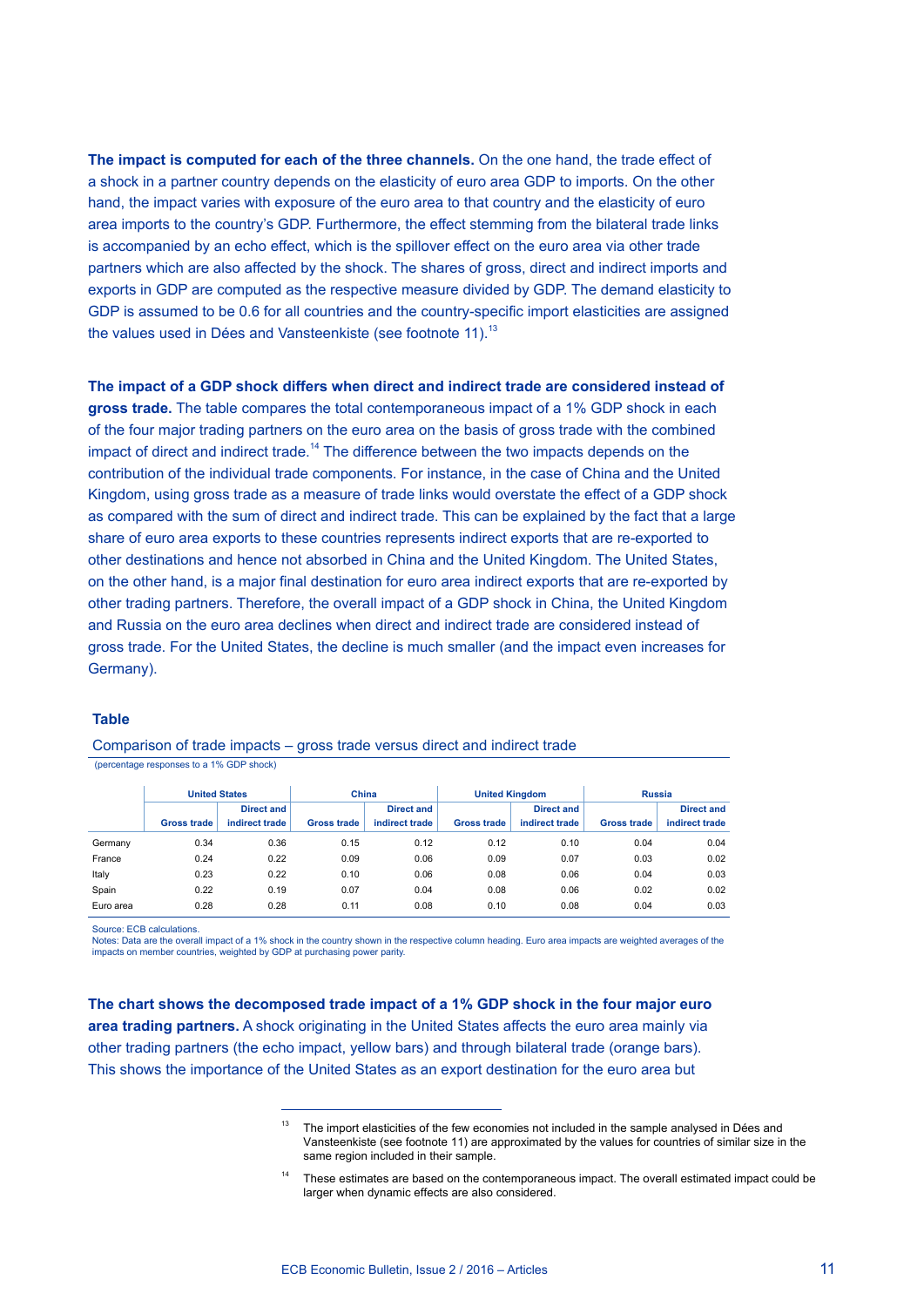also for many of the latter's trading partners. Moreover, the euro area would also be impacted by the change in demand for its indirect exports that are passed on to the United States via trading partners (blue bars). In China, the bilateral and echo impacts are fairly equal in size, with an additional small impact through global value chains that accounts for less than a tenth of the total impact. For a shock originating in the United Kingdom or Russia, slightly more than half of the effect stems from the bilateral trade impact and more than a third from echo effects, with the rest stemming from global value chains.

**Among the four largest euro area economies, Germany faces the largest impact from a GDP shock in any of the four major trading partners.** This may be explained by Germany's greater trade openness compared with other European countries. Shocks transmitted via both direct and indirect trade effects are bigger for Germany than for the euro area as a whole.

#### **Chart**

(percentage points)



DE ES FR IT euro area







Source: ECB calculations.

0.00

0.05

0.10

Notes: The country from which the real GDP shock originates is indicated in the title of each panel. Data for the euro area are averages of the impacts on member countries, weighted by GDP at purchasing power parity.

**While this exercise outlines the importance of taking into account different trade links and the final destination of euro area exports, some caveats should be highlighted.** First, the size of the impact is dependent on the underlying country-specific trade to GDP elasticities.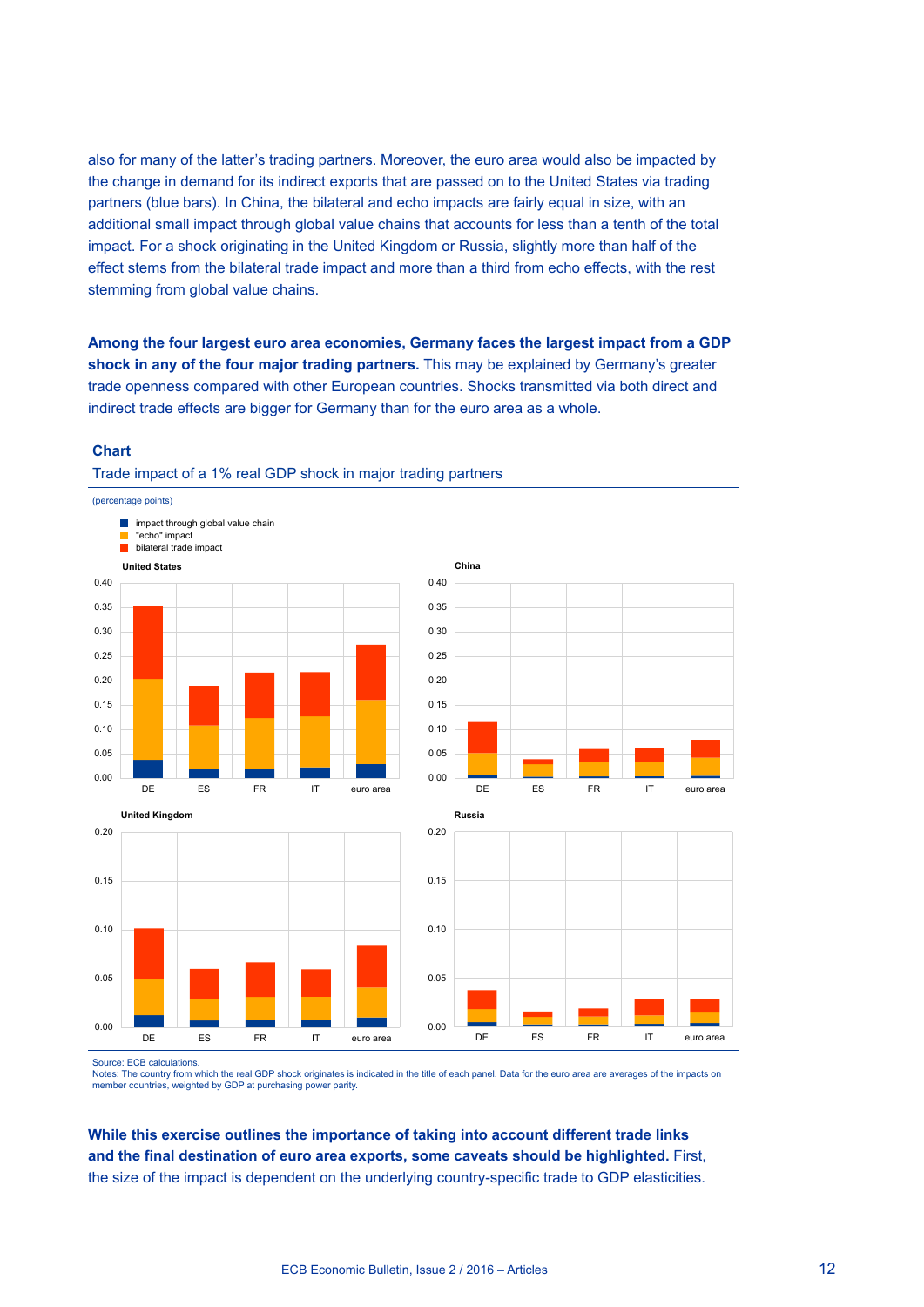Recently, aggregate global trade elasticities have been on a declining path.<sup>15</sup> If this is a result of declining elasticities in the various trading partners and not of a changing composition of trade within the global economy, it would reduce the estimated impact of an output shock on the euro area. Second, it is possible that different kinds of trade have different trade elasticities, depending on the sectoral composition and the degree of substitutability of the products being imported. In this example, the same trade elasticities are used for all kinds of trade. Third, the data underlying this analysis is only available up to 2011, and it is possible that the nature of trade has changed since then, which would affect the relationships captured in the chart.<sup>16</sup> Moreover, the analysis only considers shocks via trade and does not take into account other transmission channels, such as the financial channel or confidence effects among firms and households. Notwithstanding these caveats, the exercise in this box serves to show how gross trade may provide a misleading picture of the importance of trading partners and the importance of different trade channels.

## 5 Concluding remarks

#### **The euro area has become increasingly integrated in global trade and**

**cross-border production chains.** The nature of these trade links varies across its main trading partners. For example, the euro area has very strong direct trade links with the United States, while China and the United Kingdom are more important as intermediaries of euro area exports. This suggests that euro area activity is relatively strongly affected via trade by domestic demand developments in the United States, while less so by developments in China and the United Kingdom. In the case of China, euro area value added is mostly re-exported to the United States, but also to Japan and South Korea. As regards the United Kingdom and Russia, their role as intermediaries mainly reflects their role in processing euro area value added which is later exported back to the euro area, to other advanced economies or the "rest of the world" (see Chart 7).

**The role of the euro area's trading partners in global value chains affects the way output shocks are transmitted to the euro area.** First, the bilateral trade impact on the euro area following a foreign output shock would be through direct exports to the trading partner. Second, there would be an echo trade impact, which would depend on how other trading partners are impacted and change their demand for euro area exports. Third, there would be an additional impact via trade in global value chains, as a share of euro area exports is indirect exports through a trading partner to the final destination. The final impact on the euro area following an output shock would depend on the combined effect of these different trade channels.

**Quantifying these different impacts suggests a somewhat smaller effect than indicated by gross trade figures for some trading partners.** This is because

<sup>15</sup> See the article entitled "Understanding the weakness in world trade", *Economic Bulletin*, Issue 3, ECB, 2015.

<sup>16</sup> For example, trade in intermediate goods, which can be closely linked to increases in vertical specialisation, seems to have slowed in 2012 and 2013. See the article cited in footnote 15.